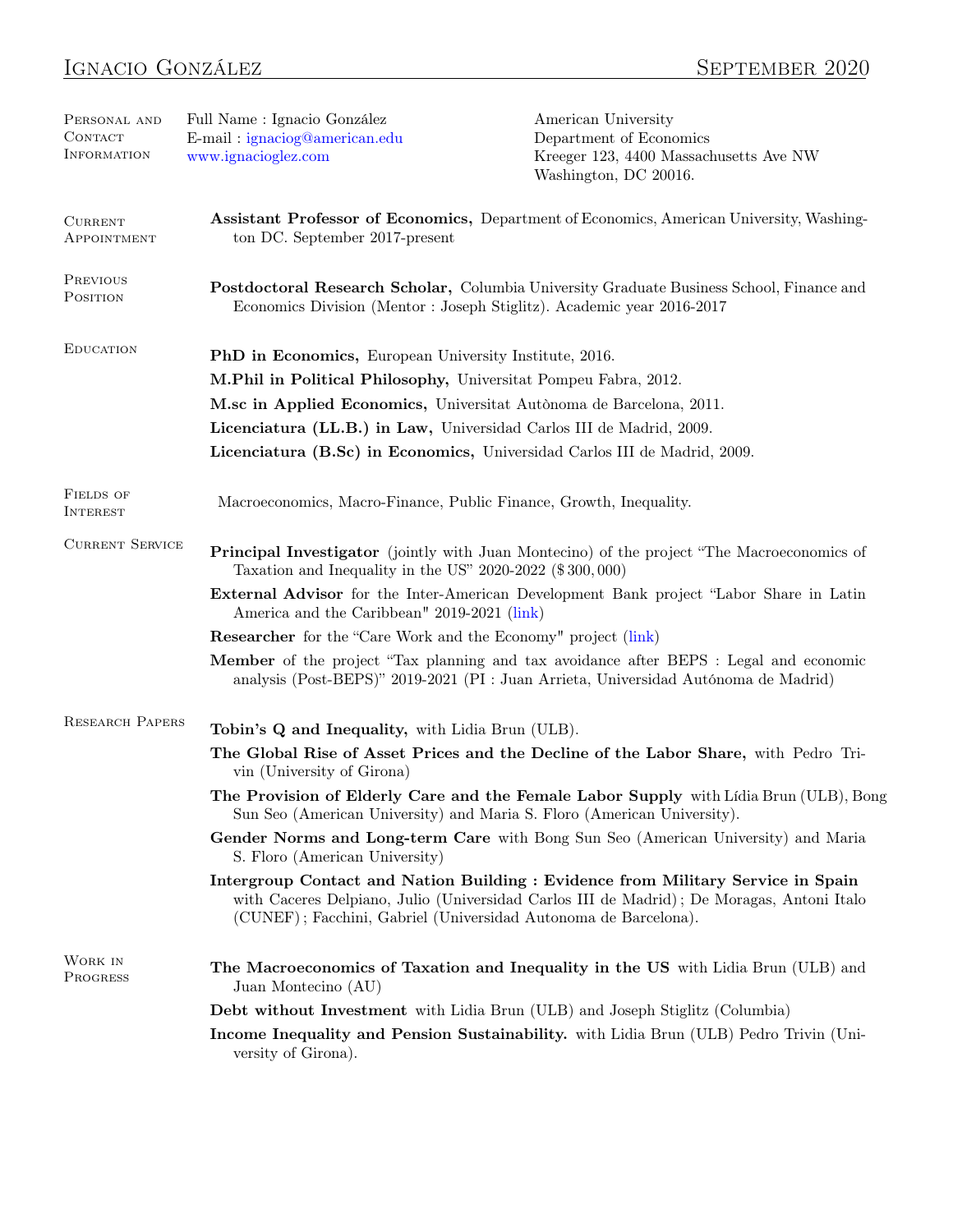|                                                           | The Distributional Effects of Commodity Shocks with Ramón López (University of Chile)<br>and Juan Montecino (AU).                                                                                                                                                                                                                                                                                                                                                                                                                                                                                                            |  |
|-----------------------------------------------------------|------------------------------------------------------------------------------------------------------------------------------------------------------------------------------------------------------------------------------------------------------------------------------------------------------------------------------------------------------------------------------------------------------------------------------------------------------------------------------------------------------------------------------------------------------------------------------------------------------------------------------|--|
|                                                           | Optimal Capital Taxation and Market Power Heterogeneity with Luis Rojas (Autono-<br>mous University of Barcelona).                                                                                                                                                                                                                                                                                                                                                                                                                                                                                                           |  |
|                                                           | Dormant projects                                                                                                                                                                                                                                                                                                                                                                                                                                                                                                                                                                                                             |  |
|                                                           | Imperfect Competition, Secular Stagnation and Asset Prices, with Gabriel Mathy (Ame-<br>rican University D.C.). Old Draft available here.                                                                                                                                                                                                                                                                                                                                                                                                                                                                                    |  |
|                                                           | Debt Deleveraging, Default and the Credity Supply with Arnau Valladares (University of<br>St. Gallen). Old slides available upon request.                                                                                                                                                                                                                                                                                                                                                                                                                                                                                    |  |
| PRE-PHD<br><b>PUBLICATIONS</b>                            | Investment Crowding-Out and Labor Market Effects of Financialization in the US, with<br>Hector Sala (UAB). Scottish Journal of Political Economy. 2014, Vol. 61 (5), pp. 589-613.                                                                                                                                                                                                                                                                                                                                                                                                                                            |  |
| <b>TEACHING</b><br><b>EXPERIENCE</b>                      | Macroeconomic Analysis (PhD), American University. Since 2018.                                                                                                                                                                                                                                                                                                                                                                                                                                                                                                                                                               |  |
|                                                           | Macroeconomics (undergraduate), American University. Since 2017.                                                                                                                                                                                                                                                                                                                                                                                                                                                                                                                                                             |  |
|                                                           | Macroeconomics with heterogeneous agents (master) Javeriana University, 2019.                                                                                                                                                                                                                                                                                                                                                                                                                                                                                                                                                |  |
|                                                           | International Monetary Theory (master), Johns Hopkins University, SAIS Bologna, Italy.<br>Teaching Assistant for Prof. Filippo Taddei. Spring 2016 and Spring 2015                                                                                                                                                                                                                                                                                                                                                                                                                                                           |  |
|                                                           | Macroeconomics (master), Johns Hopkins University, SAIS Bologna, Italy. Teaching Assis-<br>tant for Prof. Filippo Taddei. Fall 2015                                                                                                                                                                                                                                                                                                                                                                                                                                                                                          |  |
| PRESENTATIONS<br>IN SEMINARS<br>AND<br><b>CONFERENCES</b> | 2021 and 2020<br>INET Taskforce Seminar (Columbia University)* Universidad Autónoma de Madrid*; CAF<br>Buenos Aires*, Eastern Economic Association Annual Conference.                                                                                                                                                                                                                                                                                                                                                                                                                                                        |  |
|                                                           | 2019<br>Labor Share and Inequality in Latin America and the Caribbean (Inter American Develop-<br>ment Bank, discussant); INET Taskforce Annual Meeting on Macroeconomic Efficiency and<br>Stability (Columbia University); American University; Care Work and the Economy Project<br>Annual Meeting; IAFFE Annual Meeting (Glasgow); Midwest Macro Meetings; Universidad<br>Pablo Olavide; European Commission-JRC (Seville); Observatorio Económico de Andalucía<br>(Seville); Instituto de Estudios Fiscales (Madrid); II Washington Area International Finance<br>Symposium; Labor Share Workshop at the Bank of Greece. |  |
|                                                           | 2018<br>Federal Reserve Board; Colorado State University; Southern Economic Association Annual<br>Meeting; Pontificia Universidad Javeriana; INET Taskforce Annual Meeting on Macroecono-<br>mic Efficiency and Stability (Columbia University); Workshop on Monetary Policy and Distri-<br>butive Justice (Universidad Pompeu Fabra); The Washington Center for Equitable Growth.                                                                                                                                                                                                                                           |  |
|                                                           | 2017<br>University of Tokyo; Waseda University, Tokyo; Keio University; GRIPS (Tokyo); Middlebury<br>College; Workshop on Growth, Stagnation and Inequality (Bank of England, London); Ford-<br>ham University; ECINEQ Meeting; Roosevelt Institute; Universidad de Girona; Universidad<br>de las Islas Baleares.                                                                                                                                                                                                                                                                                                            |  |
|                                                           | 2016<br>RIDGE Annual Workshop (Buenos Aires); Instituto de Economía (Montevideo); INET Se-<br>minar Series (Columbia University); Universidad de Vigo; CIDE (Mexico City); Pontificia<br>Universidad Católica de Chile (Santiago); Universidad Autónoma de Barcelona; Universidad<br>del Rosario (Bogotá); Universidad Javeriana (Bogotá); PSE Applied Economics Lunch Semi-<br>nar (Paris).                                                                                                                                                                                                                                 |  |